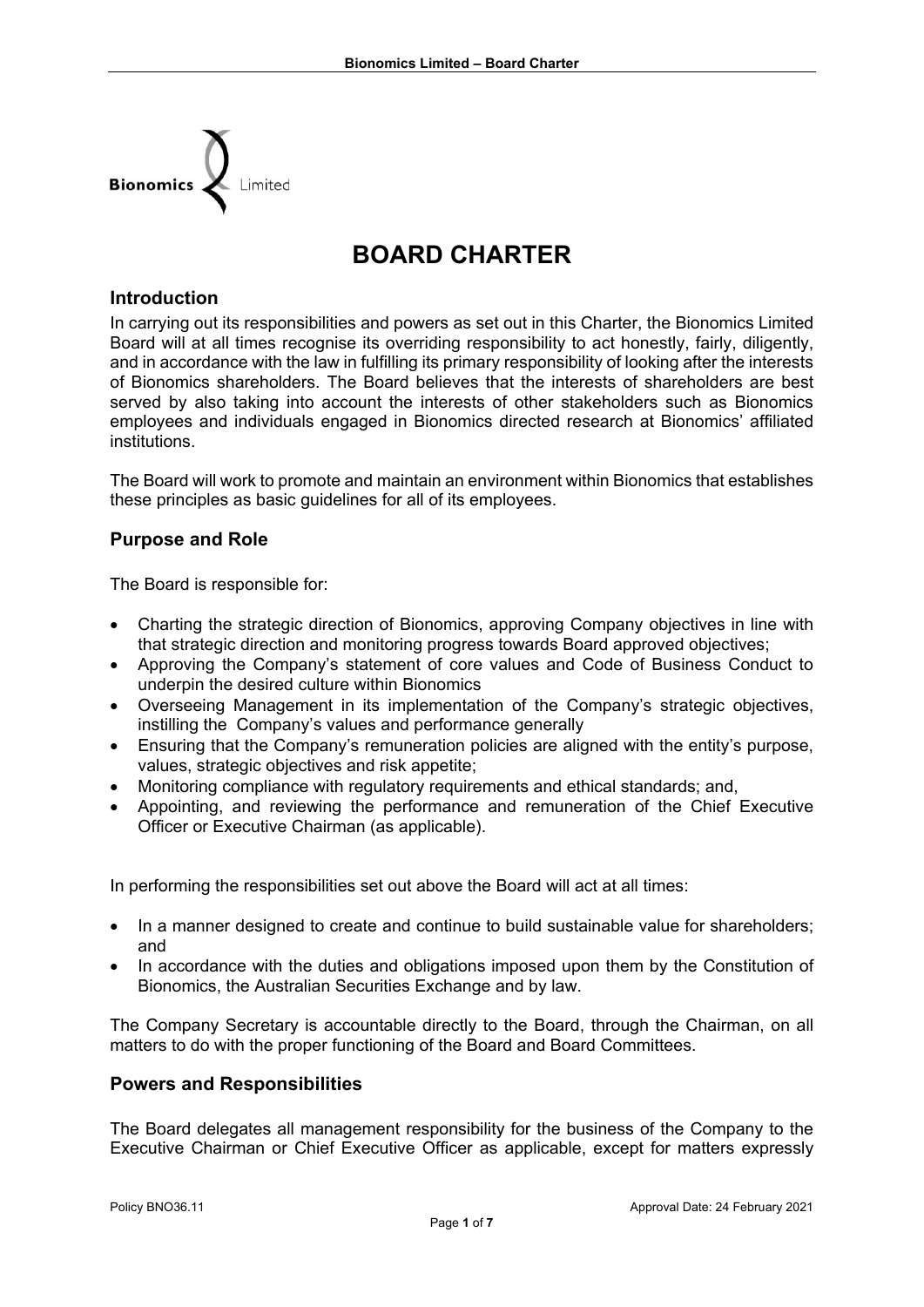required by law to be approved by the Board. The following powers are specifically reserved for the Board:

- Approval of each of the following:
	- The business plan, scientific, corporate and financial objectives linked to the plan, the annual budget and financial plans including available resources and major capital expenditure initiatives.
	- Major corporate initiatives including third party agreements relating to commercialisation and the scope of the Company's scientific activities.
	- Announcements to shareholders and the Australian Securities Exchange.
	- The review and ratification of Bionomics' corporate governance procedures, systems of risk management and internal compliance and control, codes of conduct, and the monitoring of compliance.
	- Appointment of direct reports to the Chief Executive Officer and appraisal of management's performance in achieving Board approved objectives.

## **Membership of the Board**

The Company's constitution provides for the number of directors to be not less than 3 and not more than 12 as determined by the directors from time to time.

The current members of the Bionomics Limited Board and their tenure on the Board are as follows:

| <b>Member</b>     | <b>Current Position</b>   | <b>Director Since</b> |
|-------------------|---------------------------|-----------------------|
| Dr Errol De Souza | <b>Executive Chairman</b> | 2008                  |
| Mr David Wilson   | Non-Executive Director    | 2016                  |
| Mr Alan Fisher    | Non-Executive Director    | 2016                  |
| Mr Aaron Weaver   | Non-Executive Director    | 2020                  |
| Dr Srinivas Rao   | Non-Executive Director    | 2020                  |
| Dr Jane Ryan      | Non-Executive Director    | 2020                  |

#### **Responsibilities of the Chairman and the Chief Executive Officer**

Within the Charter of the Board, the responsibilities of the Chairman of the Bionomics Board are as follows:

- To provide leadership of the Board for the efficient organisation and conduct of the Board's function, and for the briefing of all directors in relation to issues arising at Board meetings.
- To facilitate the effective contribution of all directors and promote constructive and respectful relations between Board members and between Board and management.
- To communicate Board thinking to the Chief Executive Officer (CEO)
- approving board agendas and ensuring that adequate time is available for discussion of all agenda items, including strategic issues.

The relationship between the Chairman and the CEO shall be based on a shared understanding that there is a mutual requirement of both the CEO and the Chairman to bring to the attention of the other in a timely manner important matters relating to the Company of which they become aware and of those matters which the CEO is obliged to report to the Chairman as set out in the CEO's contract of employment or other directives made to the CEO from the Board from time to time.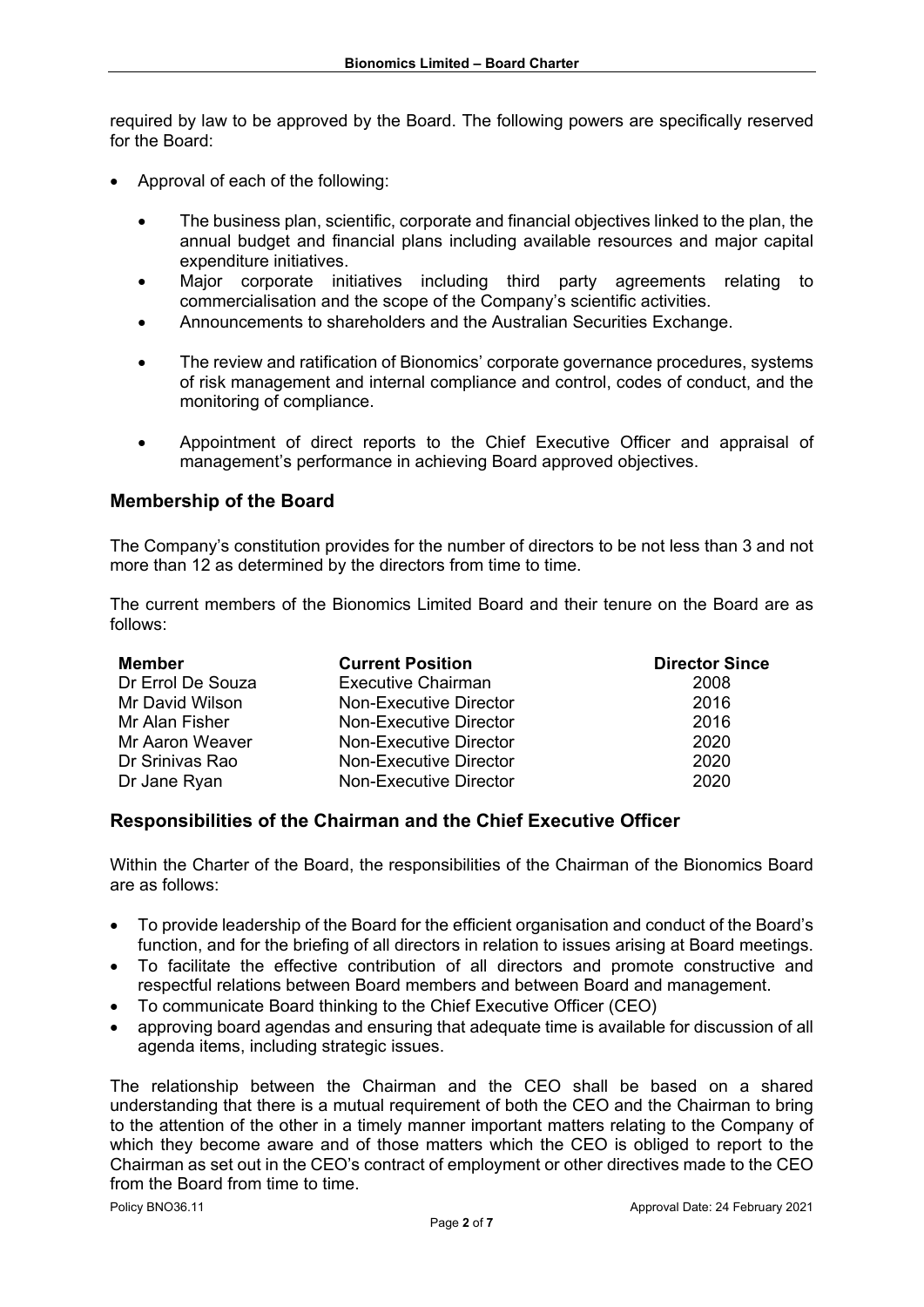The Chairman shall ordinarily convene a meeting of independent, non-executive directors without executive directors present around the time of the Company's AGM and whenever all directors are present together in person. The Chairman may also convene such a meeting at such other times as deemed necessary or as requested from time to time, but in any event at least three times per year.

The responsibilities of the CEO are to implement Company strategies and policies. The obligations of CEO are currently being performed by the Executive Chairman.

## **Roles and Responsibilities of the Lead Independent Director.**

Where the Chair of the Board is not an Independent Director, the Board of Directors designates an Independent Non-Executive Director to serve in a lead capacity to coordinate the activities of the other Non-Executive Directors or Independent Directors and to perform such other duties and responsibilities as the Board of Directors may determine. The specific responsibilities of the Lead Independent Director when acting as such shall be as follows:

- Confer with the Executive Chairman on any issues raised by Non-Executive Directors or Independent Directors on the discharge of the Board's responsibilities;
- Serve as a liaison for consultation and communication with shareholders and corporate governance advisors on matters where it is not appropriate for the Executive Chairman or other Executive Directors to deal with the issue due to lack of independence;
- Recommend to the Executive Chairman on the retention of advisers and consultants who report directly to the Board of Directors as appropriate;
- Calling meetings of the Non-Executive Directors and/or Independent Directors;
- Serve as principal liaison between the Non-Executive Directors and the Executive Chairman on sensitive issues;
- Serve as Chair of the Board when the Executive Chairman is not present or when the Executive Chairman is unable to act in that capacity as a result of his lack of independence;
- Serve as Chair at meetings of Non-Executive Directors and Independent Directors as desired from time to time on matters of interest to the Non-Executive Directors and Independent Directors without the presence of the Executive Chairman or of senior management.

The Company Secretary will provide such assistance as may be required by the Lead Independent Director in order to convene any meeting of Non-Executive Directors or Independent Directors and to attend and take minutes of such proceedings.

#### **Independence and Independent Decision Making**

The Board aims to maintain a majority of its members as independent directors.

An independent director is one who is independent of management and free of any business, shareholder or other relationship that could materially interfere with – or could reasonably be perceived to materially interfere with – the exercise of their unfettered and independent judgement.

The Board considers Mr Fisher, Mr Wilson and Dr Ryan independent Non-Executive directors.

Issues relating to an assessment of the independence of a director shall be determined by reference to the guidance provided by the ASX Corporate Governance Council, Corporate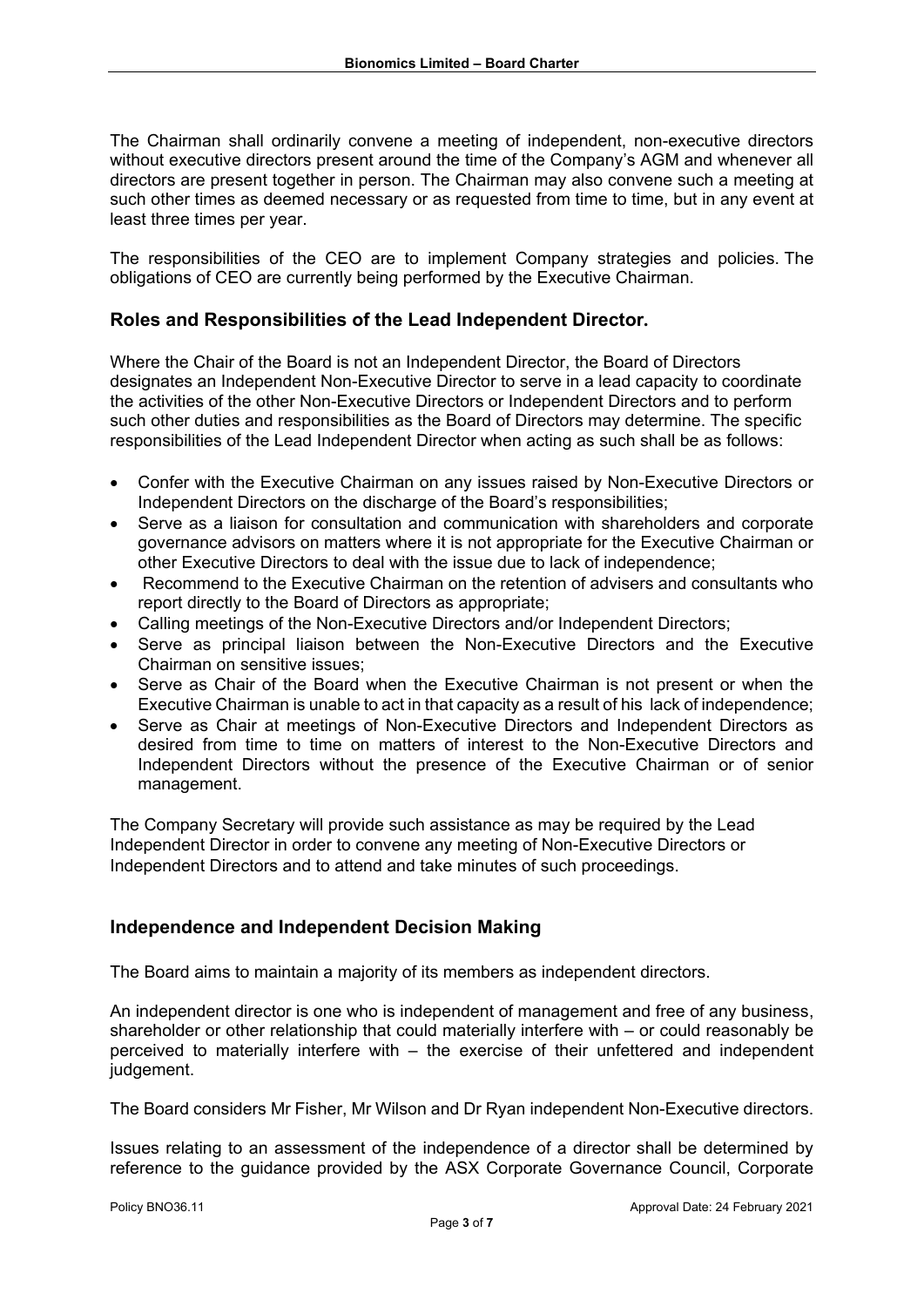Governance Principles and Recommendations ( Fourth Edition) set out in Appendix 1. The Board shall determine the thresholds of materiality from the perspective of both the Company and its directors in determining whether such a director maintains an independence of mind.

To assist all directors to bring an independent judgement to bear in decision making, it has been agreed by the Board that Directors of Bionomics may seek independent professional advice, at the expense of Bionomics Limited, on any matter connected with the discharge of their responsibilities. Prior written approval of the Chairman is required, but this will not be unreasonably withheld. Copies of this advice will be made available to, and for the benefit of, all Board members at the discretion of the Chairman.

## **Conflicts of Interest**

All Board members are required, as a continuing obligation, to immediately notify the Board in writing of any actual or potential conflicts of interest or any circumstances that may affect a Board member's level of independence.

Where there is on any matter a potential or actual conflict of interest involving any Board member, generally such Board member is not entitled to:

- Receive any Board papers relating to the matter,
- Attend any part of a Board meeting on the matter, or,
- Vote on that matter.

unless the other directors unanimously decide otherwise. In other circumstances, management of actual or potential conflicts of interest shall be determined by the Chairman in consultation with other Board members.

#### **Board Committees**

The Board may from time to time establish committees to assist it in carrying out its responsibilities, and shall adopt charters setting out matters relevant to the composition, responsibilities and administration of such committees, and other matters that the Board may consider appropriate.

As at the date of the adoption of this Board Charter the following standing committees have been formed:

- Audit and Risk Management Committee.
- Nomination & Remuneration Committee

The Chair of all sub-committees of the Board shall report directly to the full Board of Bionomics Limited.

#### **Director Appointment**

In the event that the Board believes a new director should be appointed to the Board, it may convene the Nomination & Remuneration Committee to assist the Board identify and recommend suitable candidates for appointment.

Policy BNO36.11 Approval Date: 24 February 2021 Potential candidates will be sought based on the statement of Necessary Director Competencies set out in Appendix 2 as amended by the Board for any particular Board appointment and the particular skill gap or experience the Board is seeking to address. The Nomination & Remuneration Committee will undertake a search for new non-executive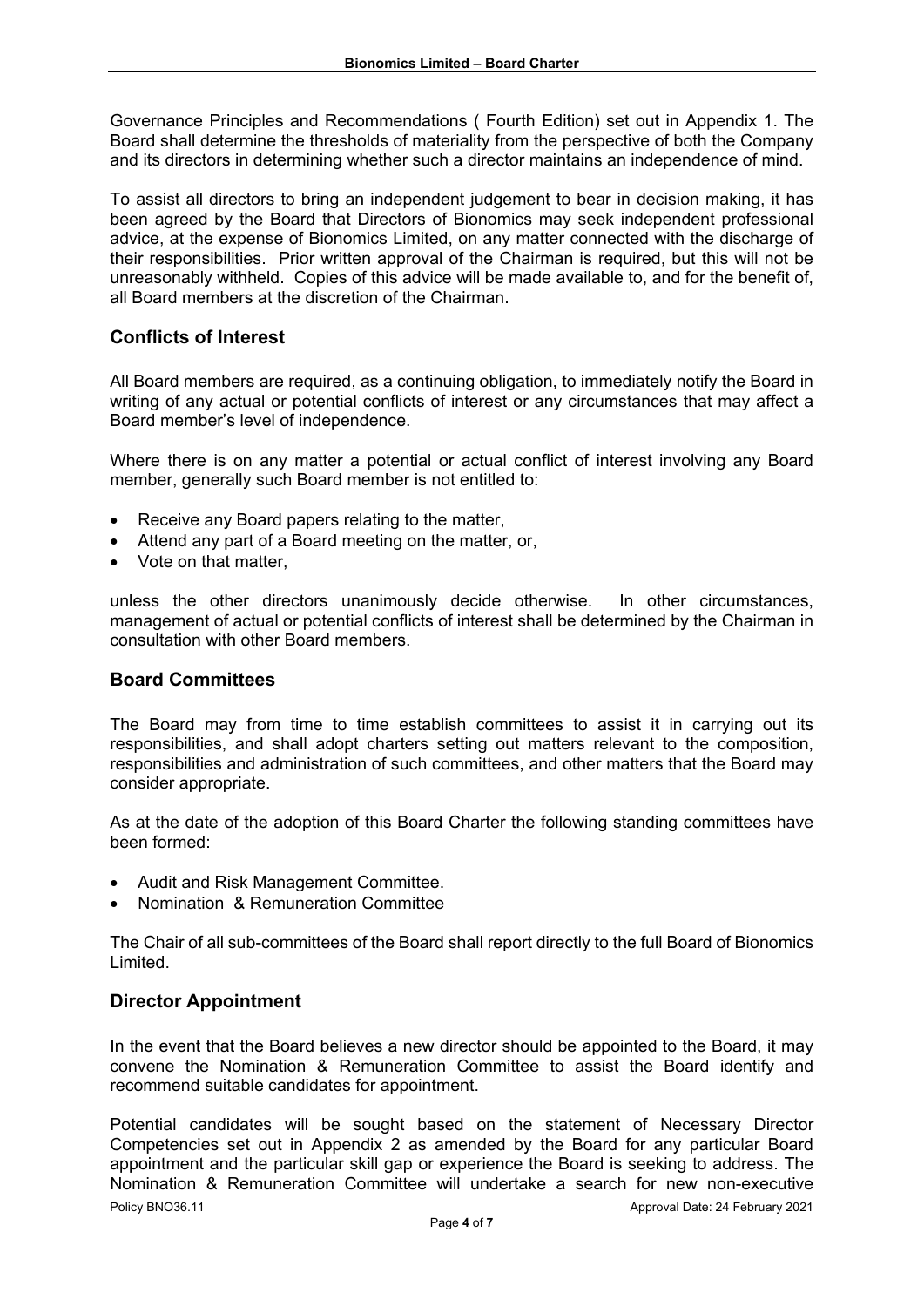directors with the assistance of a professional search firm when deemed appropriate/necessary. Appropriate background checks are undertaken as part of the selection process or before recommending a candidate to the Board. The Nomination & Remuneration Committee Charter is available on the Company website.

Upon the Board resolving to make a new appointment, the Chairman shall provide a letter of appointment to the appointee which the appointee shall sign as a pre-condition to their formal commencement as a member of the Board.

## **Performance Review**

The Board shall undertake an annual performance evaluation of itself that:

- Compares the performance of the Board with the requirements of its Charter;
- Involves the Chairman meeting individually with each Board member to assess how Board performance may be improved; and
- Effects any improvements to the Board Charter deemed necessary or desirable.

The performance evaluation shall be conducted in such manner as the Board deems appropriate.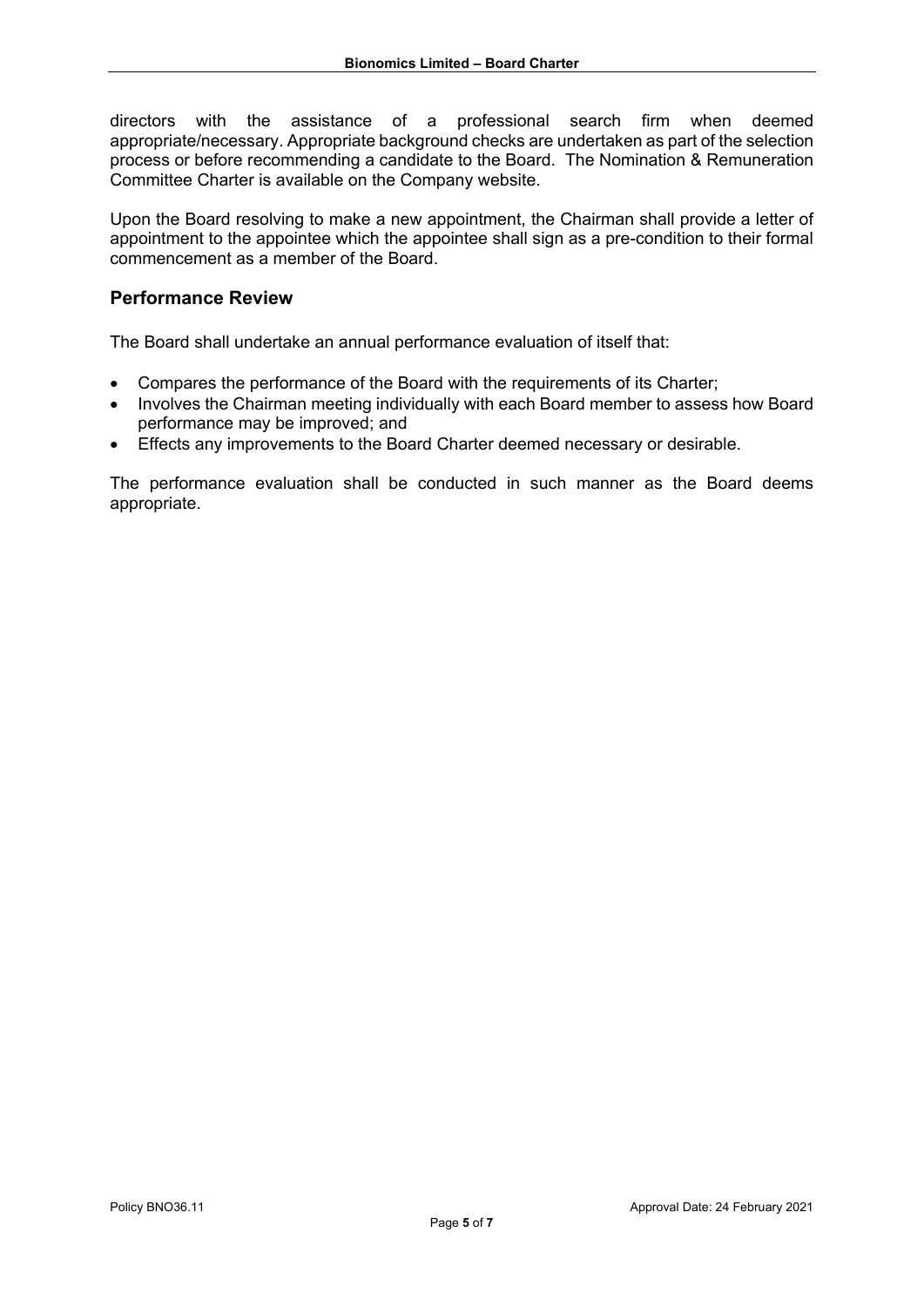# **APPENDIX 1**

# **Guidelines for Assessing the Independence of a Director**

## **Box 2.3 ASX Corporate Governance Council Principles & Recommendations (4th Edition)**

An independent director is a non-executive director (ie is not a member of management) and:

- is not, or has not been, employed in an executive capacity by the Company or any of its subsidiaries and there has not been a period of at least three years between ceasing such employment and serving on the board;
- is not, or has not within the last three years been, a partner, director, consultant or senior employee of a provider of material professional services to the Company or any of its subsidiaries;
- is not, or has not been within the last three years, in a material business relationship (eq as a supplier, consultant, professional adviser or customer) with the Company or any of its subsidiaries, or an officer of, or otherwise associated with, someone with such a relationship;
- is not a substantial security holder of the Company or an officer of, or otherwise associated with, a substantial security holder of the Company;
- does not have a material contractual relationship with the Company or its subsidiaries other than as a director;
- does not have close personal or family ties with any person who falls within any of the categories described above; or
- has not been a director of the Company for such a period that his or her independence may have been compromised.